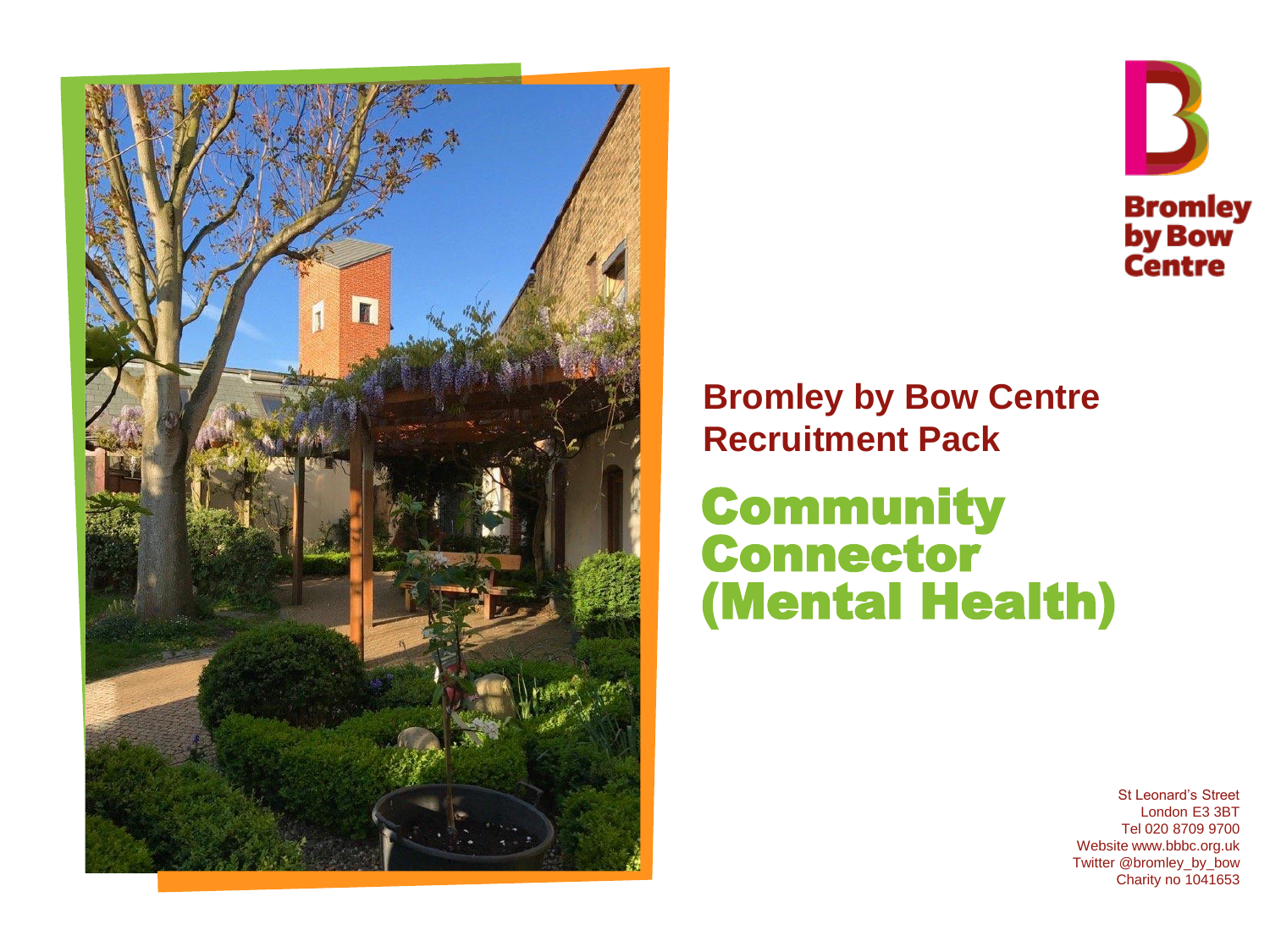# **Bromley by Bow Centre**

The Bromley by Bow Centre is a pioneering and vibrant community charity in East London globally-renowned for its radical approach to health and wellbeing. It was founded 37 years ago and sits in a beautiful three-acre community park. At its heart is a partnership between a diverse community, a locallyrooted charitable organisation, a research team and one of the most progressive primary care health teams in the UK.

We support families, young people and adults of all ages to learn new skills, improve their health and wellbeing, find employment and develop the confidence needed to achieve positive outcomes they may not have dreamt of.

We work with the most vulnerable people in our community, those who are isolated, facing physical or mental ill health or who are lacking confidence, skills or qualifications. We deliver a diverse range of projects based on a unique model that combines social entrepreneurship, the arts, learning, social support, horticulture and holistic and integrated health programmes.



**Our work is based on people's individual needs, because we know that health is primarily driven by social factors, not medical ones. Our model is based on community empowerment and people taking control of their lives.** 

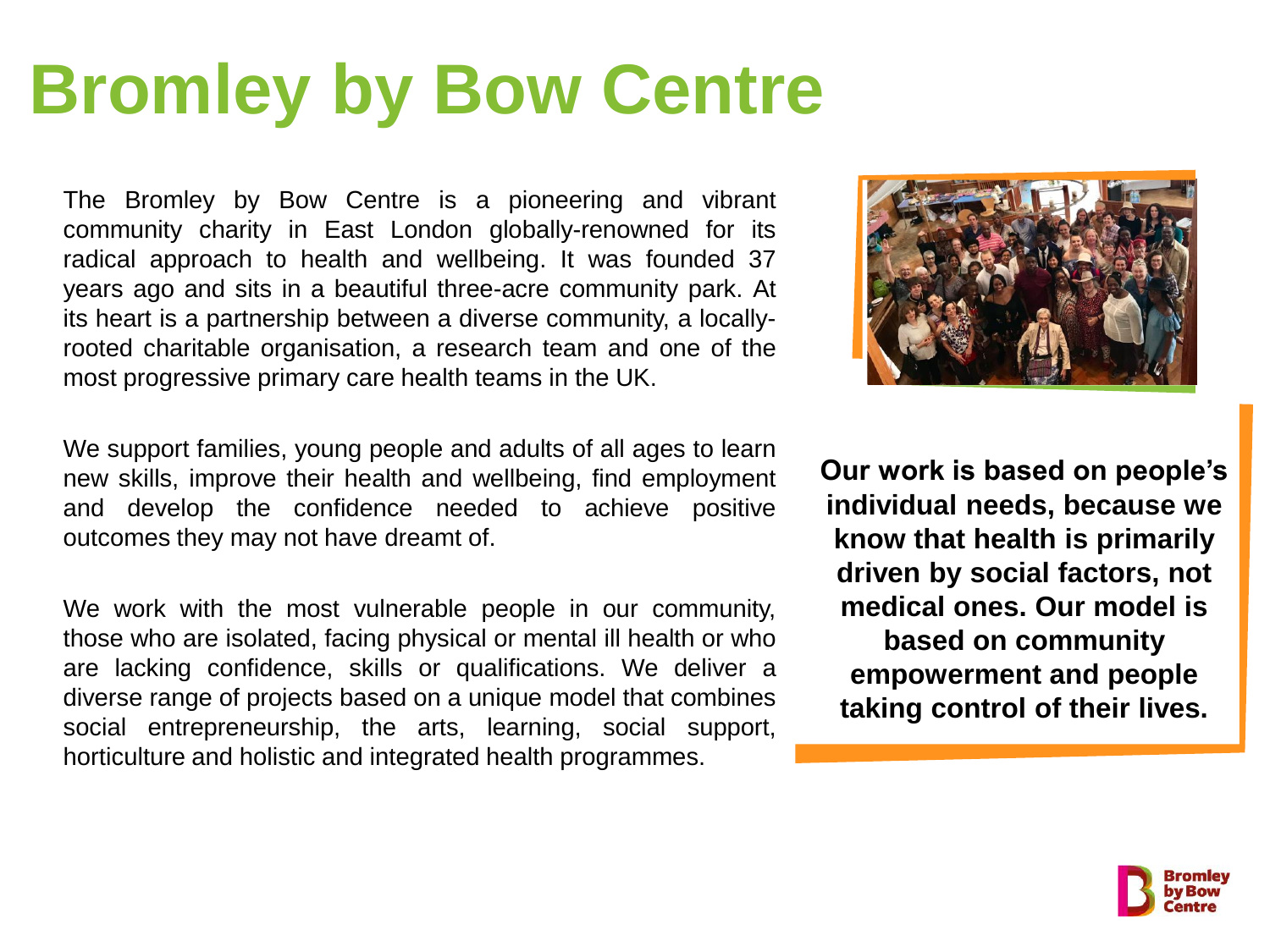### The role

We are looking for a Community Connector (Mental Health) to work across Networks 5 and 6 in Tower Hamlets. The Community Connector will be embedded in the Bromley by Bow Integrated Social Prescribing service and part of a wider team of voluntary sector, primary care and secondary care staff in the Community Mental Health Team.

The Community Connector will support people with serious mental illness (SMI) including symptoms of anxiety or depression, or a diagnosis of schizophrenia to achieve better mental health and wellbeing, increasing independence and reducing reliance on services.

After successfully delivering the pilot since 2020, the Bromley by Bow Centre has been awarded the 5 year iteration of the Community Connector programme in north east Tower Hamlets, due to launch in June 2022.

The role is funded by NHS East London Foundation Trust (ELFT) and managed by the Bromley by Bow Centre. ELFT are currently supporting a number of Community Connectors as part of a wider transformation programme in East London to redesign community mental health care for adults with serious mental illness (SMI) in Tower Hamlets, Hackney and Newham.







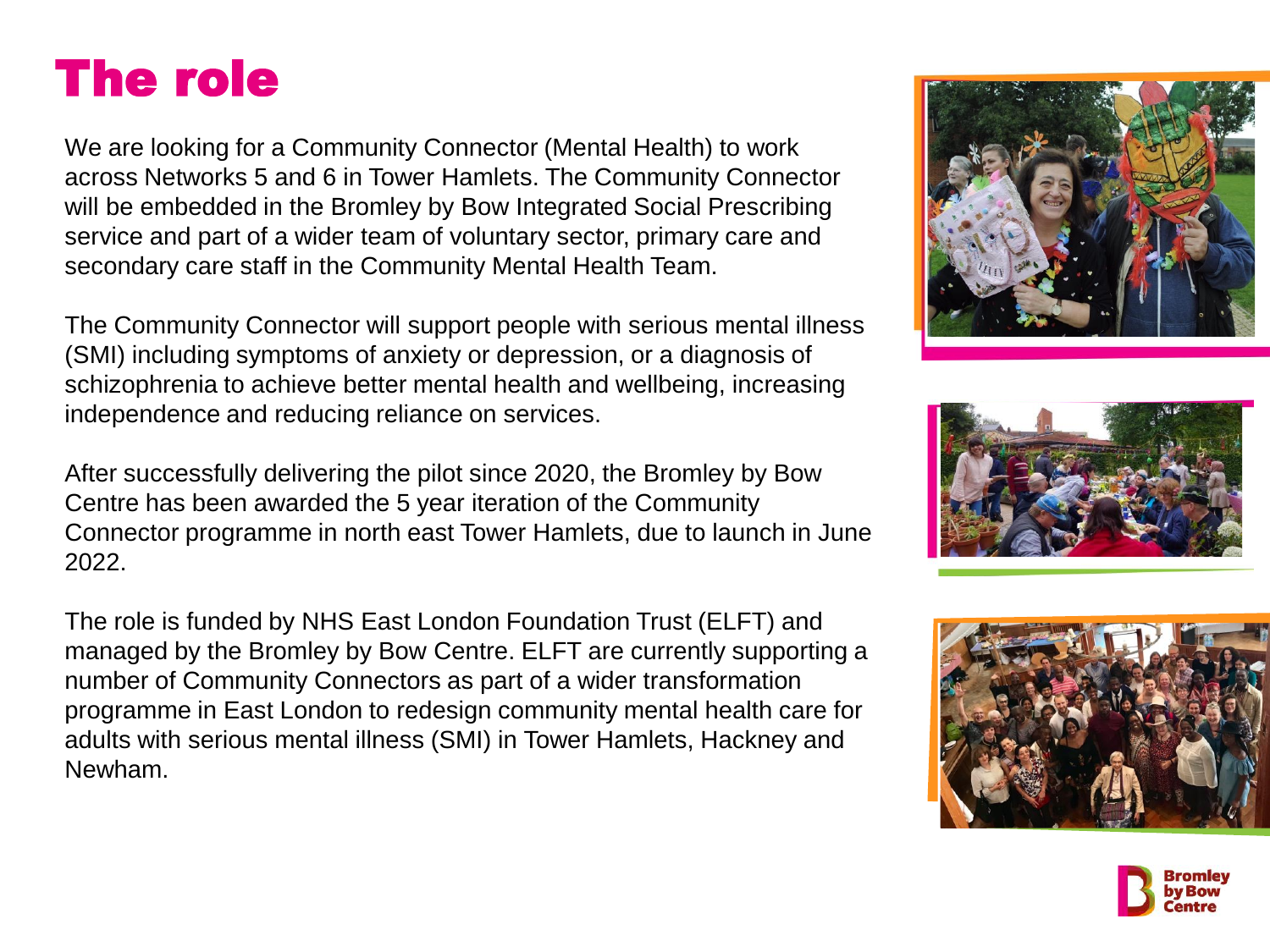### What is the Community Mental Health Transformation Programme?

This role is part of a wider Transformation Programme in East London to redesign community mental health care for adults with serious mental illness (SMI) in City and Hackney, Tower Hamlets, and Newham through a new integrated model of care. The ethos of the Transformation Programme has been recovery focused, moving away from a traditional referral model, blurring the boundaries between primary and secondary care, exploring needs through complexity (rather than diagnosis), identifying a person's strengths and assets, and focussing on the wider determinants of health and wellbeing.



Community Connectors are expected to demonstrate working in this way, in continuing the development of the Neighbourhood Mental Health team, functioning as a blended team. Five key principles have guided the development of the transformation programme;

- **Service users and citizens will be active, equal partners**: leading the design, implementation, governance, and delivery of the new model
- **The integration of mental and physical health, wellbeing and social care**: services will feel fully integrated to individuals and carers accessing the programme
- **The right support in the right place and the right time:** services will be delivered in the Primary Care Network (PCN) footprint
- **A focus on what matters to the individual:** care planning will look beyond health goals to life goals and wider determinants of health; and we will work to connect people to each other and their communities
- **Evidence-based interventions**: Services will provide the latest evidence-based care and support.

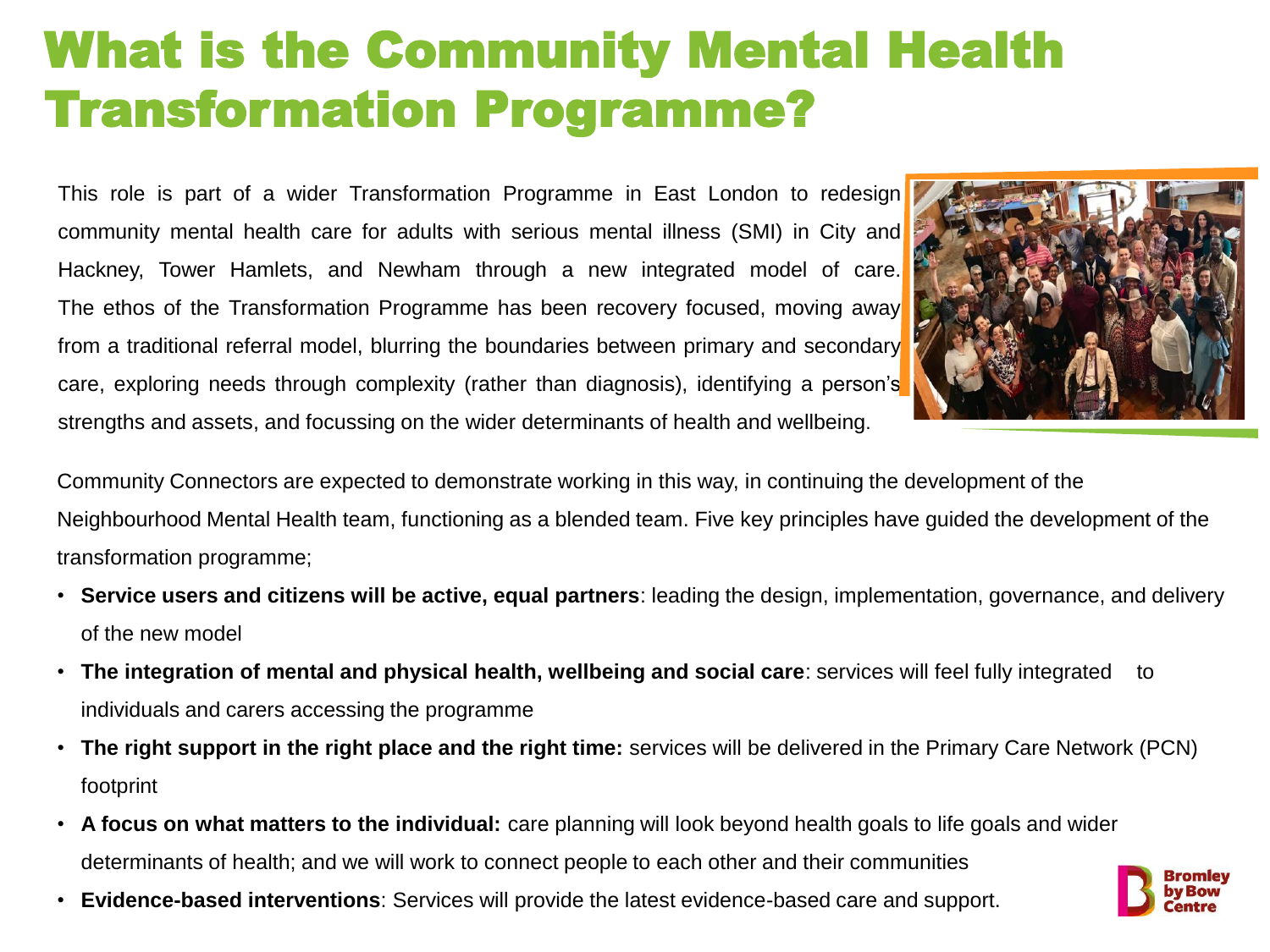## Job Summary

| Job title         | <b>Community Connector (Mental Health)</b>                             |
|-------------------|------------------------------------------------------------------------|
| <b>Salary</b>     | £30,562 per annum                                                      |
| <b>Contract</b>   | Permanent/June 2022 - end May 2027                                     |
| <b>Hours</b>      | 35 hours per week                                                      |
| <b>Location</b>   | Bromley by Bow Centre and Bow and Poplar CMHT                          |
| <b>Holiday</b>    | 27 days + bank holidays and an extra day off for our birthday. Pro     |
|                   | rata for short term and part time contracts.                           |
| <b>Pension</b>    | Contribution made – details on request                                 |
| <b>Probation</b>  | 3 month probationary period                                            |
| <b>Deadline</b>   | Sunday $5th$ June (at 23.59)                                           |
| <b>Interviews</b> | <b>First round:</b> Monday 13 <sup>th</sup> June 2022 (online - Teams) |
|                   | Second round: Monday 20 <sup>th</sup> June 2022 (in person)            |





#### Applications

We believe that being a diverse organisation that is truly committed to being anti-racist will create the best outcomes for the community we work with. We are therefore actively seeking applicants from ethnic minority backgrounds and the LGBTQ+ community for this role. You may not have experience of everything listed in this job spec, but don't let that put you off applying; if you have some relevant experience and think you'd be a good fit for the role and the Bromley by Bow Centre we'd love to hear from you.

Please let us know how we can make the recruitment process more accessible for you or if would like us to send you the job pack in a different format by emailing [People@bbbc.org.uk](mailto:People@bbbc.org.uk)

To apply for this role follow the link on our website to our online application system and answer some questions about your experience relevant to the role.

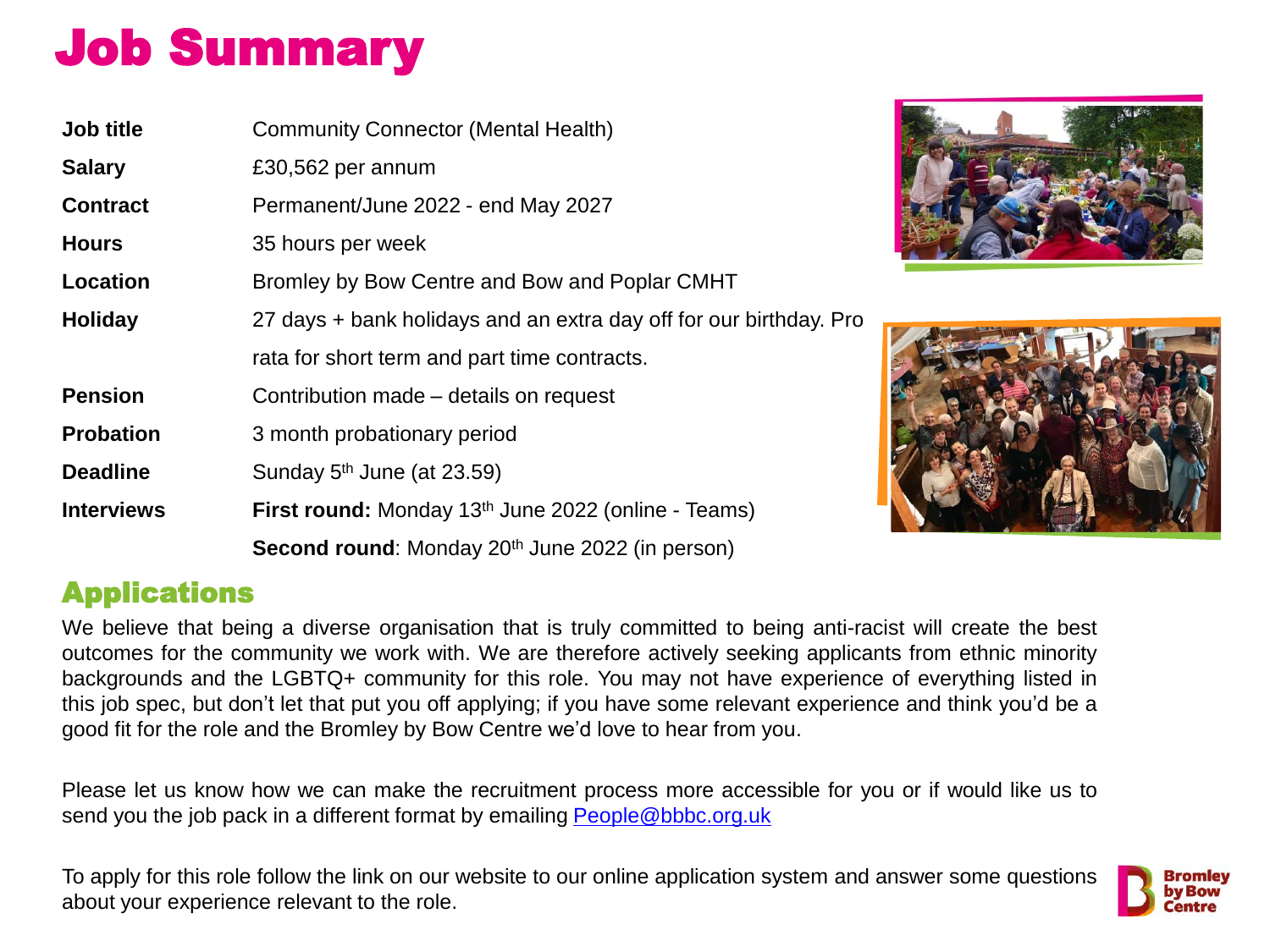### Community Connector **Job Description (part 1)**

#### Key responsibilities

The role includes the following duties however these may change as the post evolves:

- Offer focused and person-centred support to individuals and groups with lived experience of mental health with the aim to building knowledge, skills, confidence and resilience in people, as well as encouraging people to access local activities and services.
- Manage a caseload, in accordance with the needs, priorities and urgent support required by individuals.
- Take a holistic approach, based on the person's priorities and the wider determinants of health that impact on their health and wellbeing, such as debt, poor housing, being unemployed, loneliness and caring responsibilities
- Support the involvement of people with lived experience of mental health in the design, delivery and monitoring of services.
- Work within a Multi-Disciplinary Team (MDT) across the voluntary sector, primary care, and secondary care and attend referral meetings with various healthcare professionals and community services.
- Have a detailed understanding of local services and how they can be accessed to facilitate appropriate signposting and referrals
- Develop and maintain effective working relationships with Tower Hamlets community-based services and statutory providers to ensure effective and smooth onward referrals
- Experience of coaching and motivational interviewing

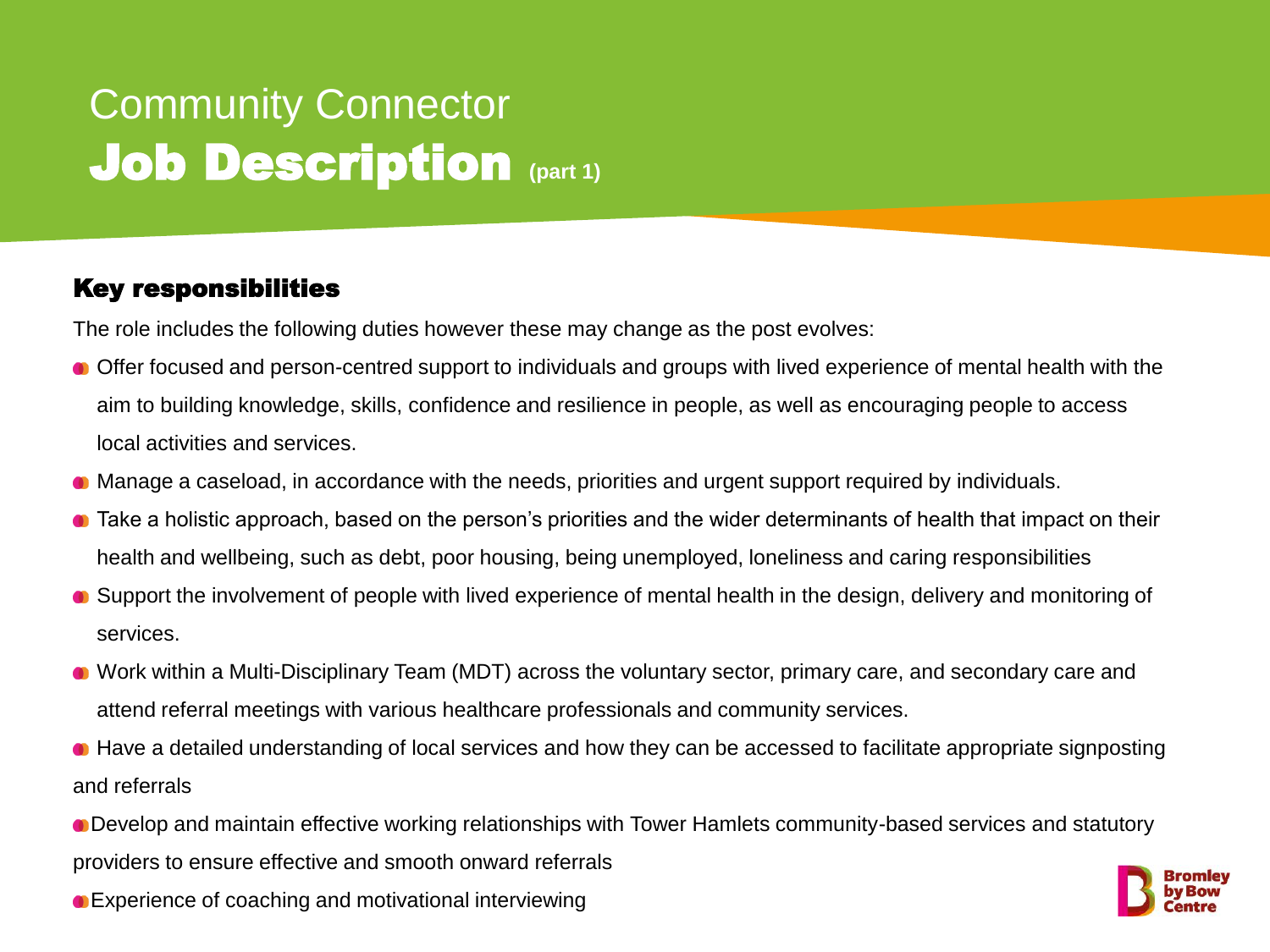### Community Connector **Job Description (part 3)**

- Contribute to the ongoing development and maintenance of the service directory in Network 5 and 6 Tower Hamlets.
- Explore ways to innovate to get the best out of the role and how to be creative and utilise all the current provision and possible new opportunities that could strengthen the offer to people with mental health issues within the local community.
- Maintain systems to keep accurate records relating to the delivery and outcomes of the service including processing referrals, monitoring database and updating case notes as required by both ELFT and the Bromley by Bow Social Prescribing service and in line with the Centre's Outcome Framework and contract requirements
- Duties may vary from time to time, without changing the general character of the post or the level of responsibility.
- **Ensure all of the above is done in line with our anti-racist and inclusion strategy**

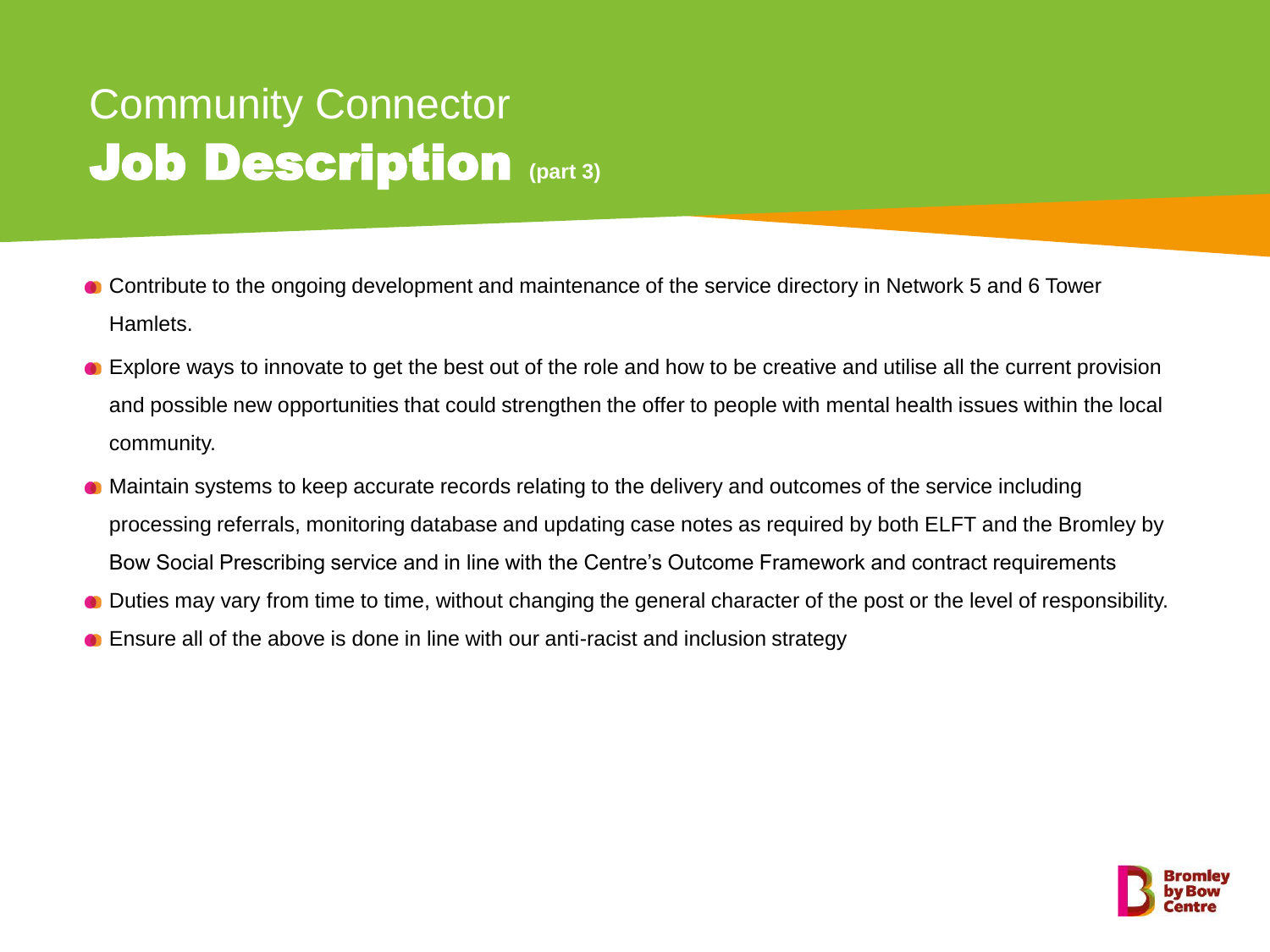### Community Connector **Person Specification (part 1)**

The role requires someone who is non-judgmental, a good listener and passionate about supporting and empowering individuals to have a better quality of life. The individual must have integrity and be discrete in handling sensitive information.

#### Essential Experience

- **Experience of a personalised approach to supporting people**
- Experience working directly with people with serious mental illness (SMI), including symptoms of anxiety or depression, or a diagnosis of schizophrenia, bi-polar, Emotionally Unstable Personality Disorder.
- Experience of delivering effective group facilitation
- Good knowledge and understanding of the local population, their needs and complexities surrounding these
- Experience of dealing with multiple stakeholders and partnership working
- Experience of building and developing internal and external relationships
- Experience of maintaining client confidentiality
- **Experience working in a multicultural environment**
- **Experience of promoting and raising awareness of a service**
- Understanding of Safeguarding, Equalities and diversity and Data Protection Act
- Ability to work independently and as part of a team
- Committed to own professional and personal development